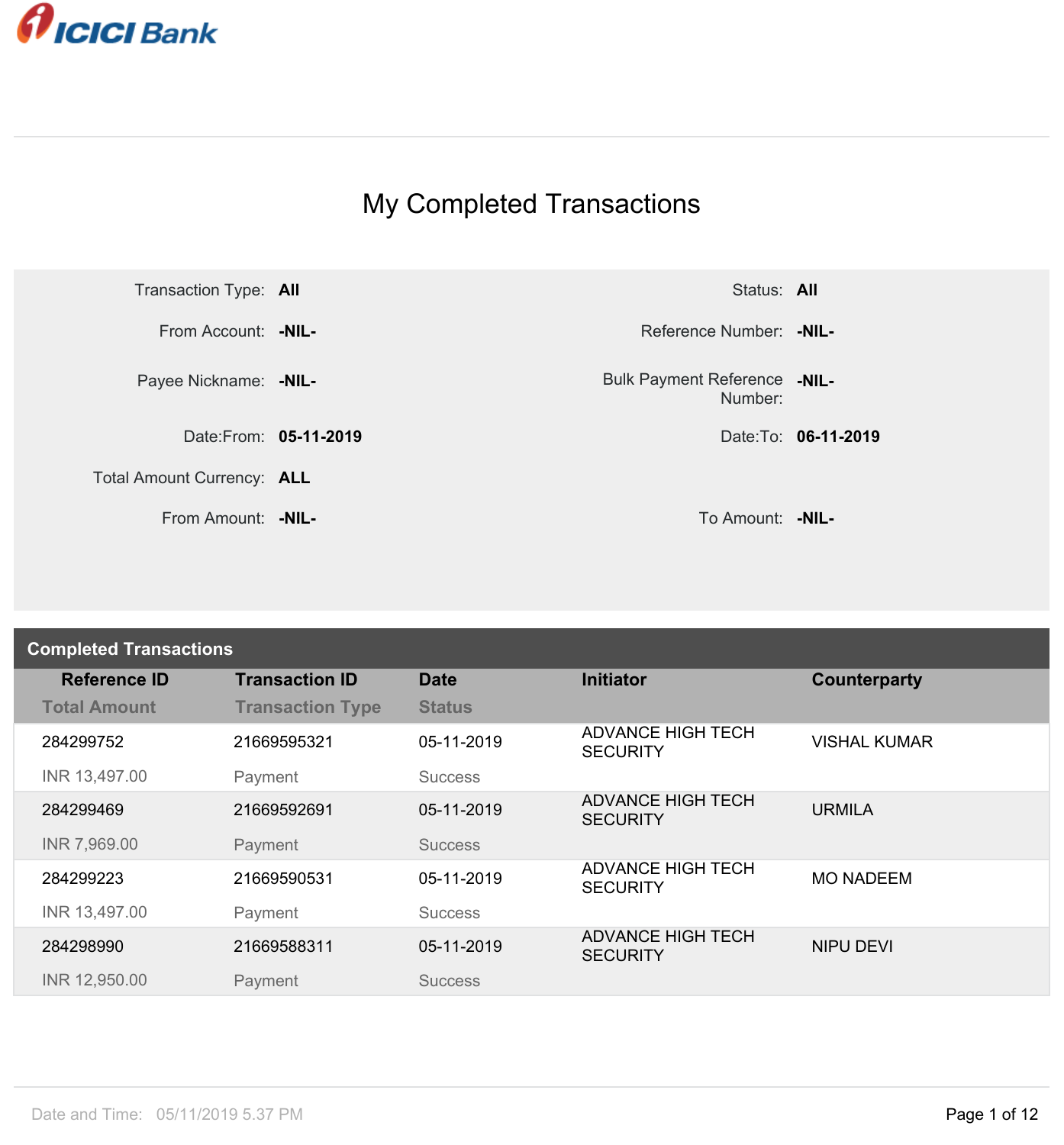| 284298728     | 21669585891 | 05-11-2019     | <b>ADVANCE HIGH TECH</b><br><b>SECURITY</b> | <b>AMIT KUMAR</b>                    |
|---------------|-------------|----------------|---------------------------------------------|--------------------------------------|
| INR 12,950.00 | Payment     | <b>Success</b> |                                             |                                      |
| 284298474     | 21669583331 | 05-11-2019     | <b>ADVANCE HIGH TECH</b><br><b>SECURITY</b> | <b>NEERAJ KUMAR</b>                  |
| INR 12,950.00 | Payment     | <b>Success</b> |                                             |                                      |
| 284298248     | 21669581301 | 05-11-2019     | <b>ADVANCE HIGH TECH</b><br><b>SECURITY</b> | <b>SUSHILA</b>                       |
| INR 9,961.00  | Payment     | <b>Success</b> |                                             |                                      |
| 284298064     | 21669579511 | 05-11-2019     | <b>ADVANCE HIGH TECH</b><br><b>SECURITY</b> | <b>MANOHAR PASWAN</b>                |
| INR 12,950.00 | Payment     | <b>Success</b> |                                             |                                      |
| 284297861     | 21669577781 | 05-11-2019     | <b>ADVANCE HIGH TECH</b><br><b>SECURITY</b> | <b>RUBI CHAUBE</b>                   |
| INR 12,452.00 | Payment     | <b>Success</b> |                                             |                                      |
| 284297641     | 21669575561 | 05-11-2019     | <b>ADVANCE HIGH TECH</b><br><b>SECURITY</b> | <b>BAMBAM KUMAR</b><br><b>PASWAN</b> |
| INR 12,452.00 | Payment     | <b>Success</b> |                                             |                                      |
| 284297560     | 21669574941 | 05-11-2019     | <b>ADVANCE HIGH TECH</b><br><b>SECURITY</b> | <b>KAMAL KISHOR</b>                  |
| INR 6,973.00  | Payment     | <b>Success</b> |                                             |                                      |
| 284297397     | 21669573311 | 05-11-2019     | <b>ADVANCE HIGH TECH</b><br><b>SECURITY</b> | POOJA DEVI                           |
| INR 12,950.00 | Payment     | <b>Success</b> |                                             |                                      |
| 284297071     | 21669570591 | 05-11-2019     | <b>ADVANCE HIGH TECH</b><br><b>SECURITY</b> | <b>KAMLESH KUMAR</b>                 |
| INR 12,950.00 | Payment     | <b>Success</b> |                                             |                                      |
| 284296930     | 21669569191 | 05-11-2019     | <b>ADVANCE HIGH TECH</b><br><b>SECURITY</b> | <b>RUMA</b>                          |
| INR 12,950.00 | Payment     | <b>Success</b> |                                             |                                      |
| 284296752     | 21669567631 | 05-11-2019     | <b>ADVANCE HIGH TECH</b><br><b>SECURITY</b> | <b>SANDEEP KUMAR</b>                 |
| INR 12,452.00 | Payment     | <b>Success</b> |                                             |                                      |
| 284296756     | 21669567431 | 05-11-2019     | <b>ADVANCE HIGH TECH</b><br><b>SECURITY</b> | <b>NEETU</b>                         |
| INR 11,455.00 | Payment     | <b>Success</b> |                                             |                                      |
| 284296680     | 21669566841 | 05-11-2019     | <b>ADVANCE HIGH TECH</b><br><b>SECURITY</b> | <b>ANUBHAV SINGH</b>                 |
| INR 11,954.00 | Payment     | <b>Success</b> |                                             |                                      |
| 284296567     | 21669565781 | 05-11-2019     | <b>ADVANCE HIGH TECH</b><br><b>SECURITY</b> | <b>NARIENDER SINGH</b>               |
| INR 12,452.00 | Payment     | <b>Success</b> |                                             |                                      |
| 284296562     | 21669565691 | 05-11-2019     | <b>ADVANCE HIGH TECH</b><br><b>SECURITY</b> | <b>INDRWATI</b>                      |
|               |             |                |                                             |                                      |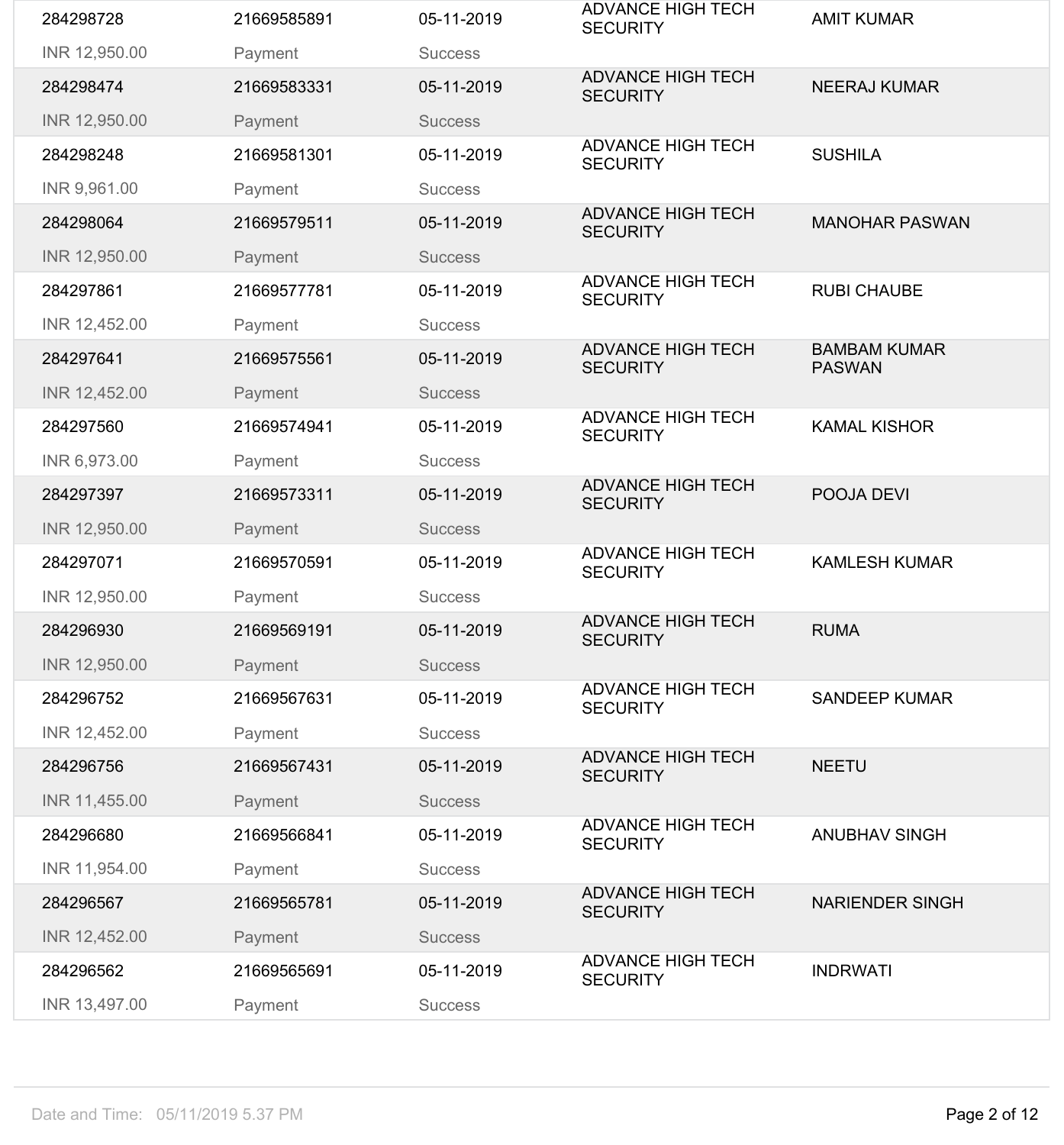| 284296485     | 21669564911 | 05-11-2019     | <b>ADVANCE HIGH TECH</b><br><b>SECURITY</b> | <b>HIRA LAL SAHU</b>                |
|---------------|-------------|----------------|---------------------------------------------|-------------------------------------|
| INR 13,497.00 | Payment     | <b>Success</b> |                                             |                                     |
| 284296344     | 21669563611 | 05-11-2019     | <b>ADVANCE HIGH TECH</b><br><b>SECURITY</b> | <b>RAJESH</b>                       |
| INR 12,950.00 | Payment     | <b>Success</b> |                                             |                                     |
| 284296326     | 21669563511 | 05-11-2019     | <b>ADVANCE HIGH TECH</b><br><b>SECURITY</b> | <b>DEEPAK</b>                       |
| INR 13,497.00 | Payment     | <b>Success</b> |                                             |                                     |
| 284296224     | 21669562631 | 05-11-2019     | <b>ADVANCE HIGH TECH</b><br><b>SECURITY</b> | <b>MUKESH KUMAR</b><br><b>GUPTA</b> |
| INR 12,452.00 | Payment     | <b>Success</b> |                                             |                                     |
| 284296237     | 21669562561 | 05-11-2019     | <b>ADVANCE HIGH TECH</b><br><b>SECURITY</b> | <b>DEEPIKA</b>                      |
| INR 6,475.00  | Payment     | <b>Success</b> |                                             |                                     |
| 284296099     | 21669561281 | 05-11-2019     | <b>ADVANCE HIGH TECH</b><br><b>SECURITY</b> | <b>ANIRUDH</b>                      |
| INR 12,950.00 | Payment     | <b>Success</b> |                                             |                                     |
| 284296071     | 21669561141 | 05-11-2019     | <b>ADVANCE HIGH TECH</b><br><b>SECURITY</b> | <b>SHIVENDER KUMAR</b>              |
| INR 13,497.00 | Payment     | <b>Success</b> |                                             |                                     |
| 284296005     | 21669560491 | 05-11-2019     | <b>ADVANCE HIGH TECH</b><br><b>SECURITY</b> | <b>PHAHIMUDDEEN</b>                 |
| INR 6,973.00  | Payment     | <b>Success</b> |                                             |                                     |
| 284295898     | 21669559491 | 05-11-2019     | <b>ADVANCE HIGH TECH</b><br><b>SECURITY</b> | <b>CHANCHAL KUMAR</b>               |
| INR 12,452.00 | Payment     | <b>Success</b> |                                             |                                     |
| 284295853     | 21669558931 | 05-11-2019     | <b>ADVANCE HIGH TECH</b><br><b>SECURITY</b> | <b>RAM KUMAR</b>                    |
| INR 12,950.00 | Payment     | <b>Success</b> |                                             |                                     |
| 284295810     | 21669558661 | 05-11-2019     | <b>ADVANCE HIGH TECH</b><br><b>SECURITY</b> | <b>MR GOPAL</b>                     |
| INR 10,459.00 | Payment     | <b>Success</b> |                                             |                                     |
| 284295685     | 21669557431 | 05-11-2019     | <b>ADVANCE HIGH TECH</b><br><b>SECURITY</b> | <b>MURTAZA ANSARI</b>               |
| INR 12,452.00 | Payment     | <b>Success</b> |                                             |                                     |
| 284295645     | 21669557081 | 05-11-2019     | <b>ADVANCE HIGH TECH</b><br><b>SECURITY</b> | <b>MANOJ KUMAR</b>                  |
| INR 13,497.00 | Payment     | <b>Success</b> |                                             |                                     |
| 284295617     | 21669556771 | 05-11-2019     | <b>ADVANCE HIGH TECH</b><br><b>SECURITY</b> | <b>MR RAJEEV KUMAR</b>              |
| INR 10,957.00 | Payment     | <b>Success</b> |                                             |                                     |
| 284295535     | 21669556021 | 05-11-2019     | <b>ADVANCE HIGH TECH</b><br><b>SECURITY</b> | <b>DINESH</b>                       |
| INR 10,459.00 | Payment     | <b>Success</b> |                                             |                                     |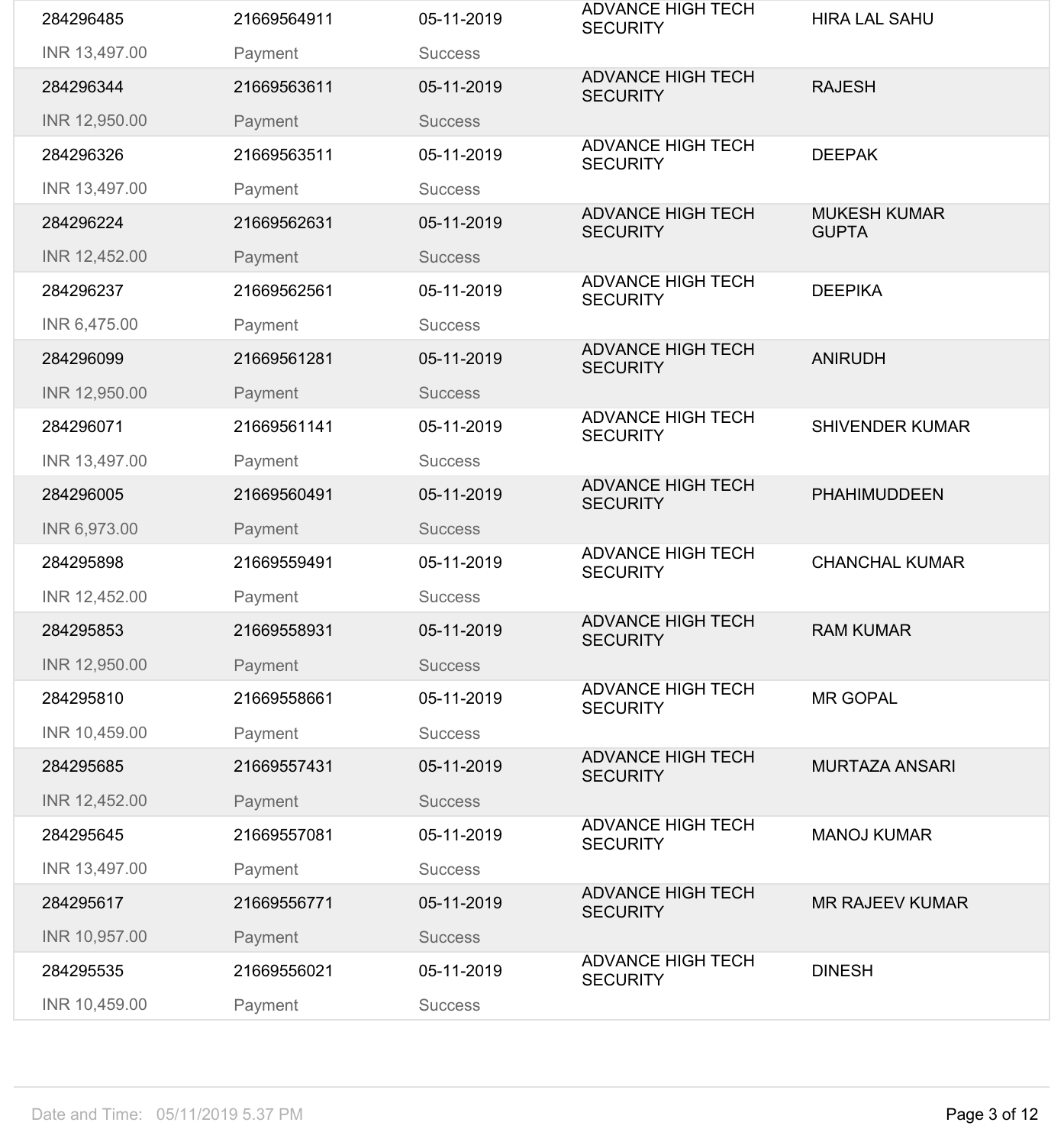| 284295467     | 21669555171 | 05-11-2019     | <b>ADVANCE HIGH TECH</b><br><b>SECURITY</b> | <b>SURAJ</b>                            |
|---------------|-------------|----------------|---------------------------------------------|-----------------------------------------|
| INR 12,950.00 | Payment     | <b>Success</b> |                                             |                                         |
| 284295445     | 21669554931 | 05-11-2019     | <b>ADVANCE HIGH TECH</b><br><b>SECURITY</b> | <b>MR VICKY KUMAR</b>                   |
| INR 10,957.00 | Payment     | <b>Success</b> |                                             |                                         |
| 284295340     | 21669553901 | 05-11-2019     | <b>ADVANCE HIGH TECH</b><br><b>SECURITY</b> | <b>ANUJ SHARMA</b>                      |
| INR 13,497.00 | Payment     | <b>Success</b> |                                             |                                         |
| 284295249     | 21669553261 | 05-11-2019     | <b>ADVANCE HIGH TECH</b><br><b>SECURITY</b> | <b>ANIL KUMAR</b>                       |
| INR 13,497.00 | Payment     | <b>Success</b> |                                             |                                         |
| 284295236     | 21669553081 | 05-11-2019     | <b>ADVANCE HIGH TECH</b><br><b>SECURITY</b> | <b>MISS SARASWATI</b><br><b>AHIRWAR</b> |
| INR 7,471.00  | Payment     | <b>Success</b> |                                             |                                         |
| 284295139     | 21669552091 | 05-11-2019     | <b>ADVANCE HIGH TECH</b><br><b>SECURITY</b> | <b>SUDHANSHOO KUMAR</b>                 |
| INR 13,497.00 | Payment     | <b>Success</b> |                                             |                                         |
| 284295067     | 21669551591 | 05-11-2019     | <b>ADVANCE HIGH TECH</b><br><b>SECURITY</b> | <b>AFSANA</b>                           |
| INR 13,497.00 | Payment     | <b>Success</b> |                                             |                                         |
| 284295066     | 21669551441 | 05-11-2019     | <b>ADVANCE HIGH TECH</b><br><b>SECURITY</b> | <b>SWALEHA BANO</b>                     |
| INR 13,497.00 | Payment     | <b>Success</b> |                                             |                                         |
| 284294957     | 21669550501 | 05-11-2019     | <b>ADVANCE HIGH TECH</b><br><b>SECURITY</b> | <b>MOHD KURBAN</b>                      |
| INR 12,452.00 | Payment     | <b>Success</b> |                                             |                                         |
| 284294883     | 21669549731 | 05-11-2019     | <b>ADVANCE HIGH TECH</b><br><b>SECURITY</b> | <b>MANSHI</b>                           |
| INR 9,961.00  | Payment     | <b>Success</b> |                                             |                                         |
| 284294872     | 21669549551 | 05-11-2019     | <b>ADVANCE HIGH TECH</b><br><b>SECURITY</b> | <b>ANUJ KUMAR</b>                       |
| INR 13,497.00 | Payment     | <b>Success</b> |                                             |                                         |
| 284294708     | 21669547921 | 05-11-2019     | <b>ADVANCE HIGH TECH</b><br><b>SECURITY</b> | <b>RAJ SINGH</b>                        |
| INR 11,954.00 | Payment     | <b>Success</b> |                                             |                                         |
| 284294635     | 21669547401 | 05-11-2019     | <b>ADVANCE HIGH TECH</b><br><b>SECURITY</b> | <b>RUPESH SAH</b>                       |
| INR 8,467.00  | Payment     | <b>Success</b> |                                             |                                         |
| 284294605     | 21669547211 | 05-11-2019     | <b>ADVANCE HIGH TECH</b><br><b>SECURITY</b> | <b>SONIA</b>                            |
| INR 12,950.00 | Payment     | <b>Success</b> |                                             |                                         |
| 284294505     | 21669545901 | 05-11-2019     | <b>ADVANCE HIGH TECH</b><br><b>SECURITY</b> | <b>VEERENDRA</b>                        |
| INR 9,463.00  | Payment     | <b>Success</b> |                                             |                                         |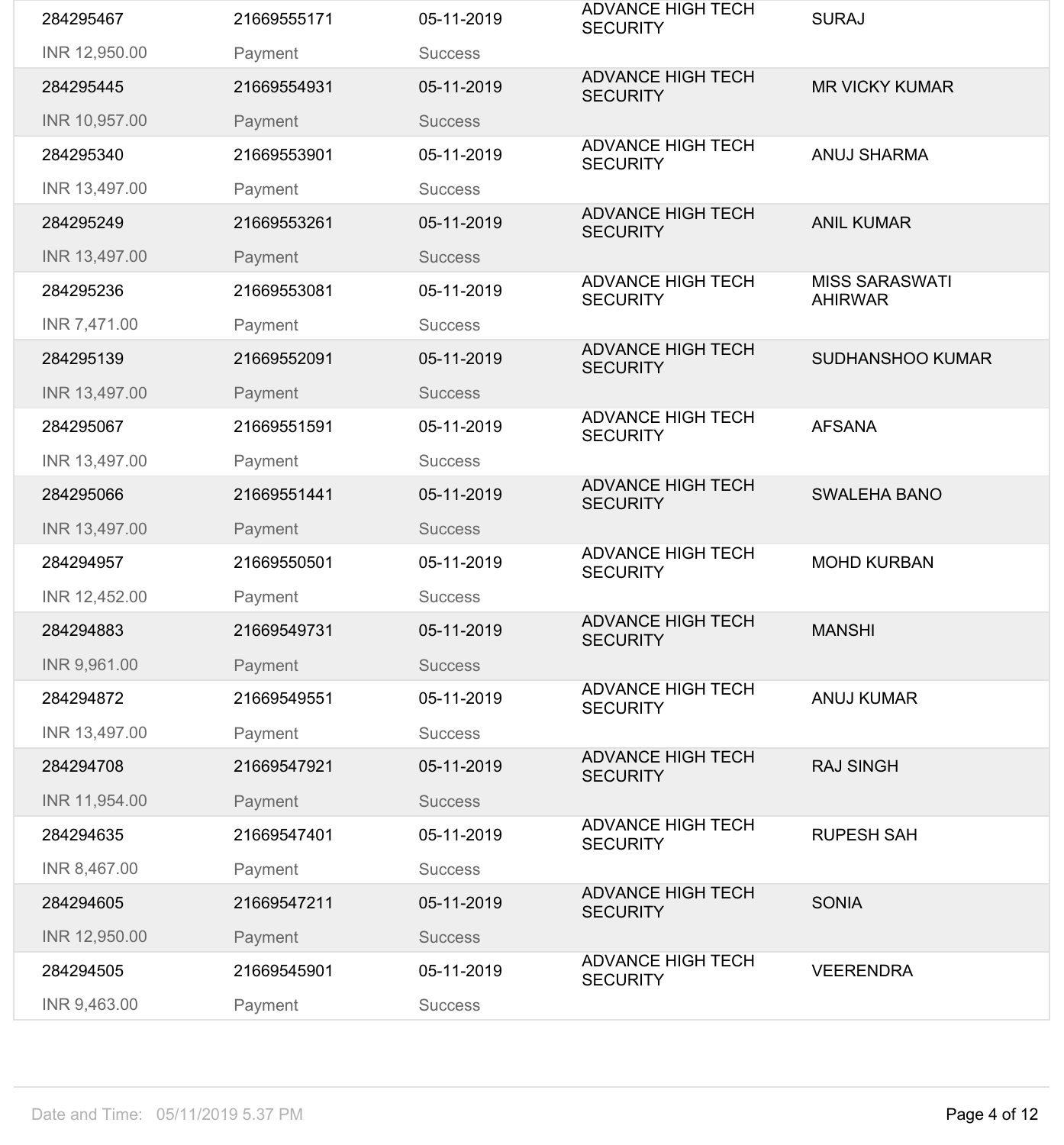| 284294420     | 21669545441 | 05-11-2019     | <b>ADVANCE HIGH TECH</b><br><b>SECURITY</b> | <b>RITU</b>                          |
|---------------|-------------|----------------|---------------------------------------------|--------------------------------------|
| INR 12,452.00 | Payment     | <b>Success</b> |                                             |                                      |
| 284294375     | 21669544861 | 05-11-2019     | <b>ADVANCE HIGH TECH</b><br><b>SECURITY</b> | <b>AMARJEET KUMAR</b>                |
| INR 12,452.00 | Payment     | <b>Success</b> |                                             |                                      |
| 284294271     | 21669543911 | 05-11-2019     | <b>ADVANCE HIGH TECH</b><br><b>SECURITY</b> | <b>MANOJ KUMAR</b>                   |
| INR 12,452.00 | Payment     | <b>Success</b> |                                             |                                      |
| 284294203     | 21669543401 | 05-11-2019     | <b>ADVANCE HIGH TECH</b><br><b>SECURITY</b> | <b>ANKUR GAUTAM</b>                  |
| INR 12,452.00 | Payment     | <b>Success</b> |                                             |                                      |
| 284294228     | 21669543301 | 05-11-2019     | <b>ADVANCE HIGH TECH</b><br><b>SECURITY</b> | <b>KULDEEP KUMAR</b>                 |
| INR 12,950.00 | Payment     | <b>Success</b> |                                             |                                      |
| 284294094     | 21669542141 | 05-11-2019     | <b>ADVANCE HIGH TECH</b><br><b>SECURITY</b> | <b>CHANDAN KUMAR</b>                 |
| INR 12,452.00 | Payment     | <b>Success</b> |                                             |                                      |
| 284294039     | 21669541721 | 05-11-2019     | <b>ADVANCE HIGH TECH</b><br><b>SECURITY</b> | <b>ANITA</b>                         |
| INR 12,950.00 | Payment     | <b>Success</b> |                                             |                                      |
| 284293963     | 21669540931 | 05-11-2019     | <b>ADVANCE HIGH TECH</b><br><b>SECURITY</b> | <b>SUNIL KUMAR</b>                   |
| INR 13,497.00 | Payment     | <b>Success</b> |                                             |                                      |
| 284293825     | 21669539521 | 05-11-2019     | <b>ADVANCE HIGH TECH</b><br><b>SECURITY</b> | <b>MD SALMAN</b>                     |
| INR 12,950.00 | Payment     | <b>Success</b> |                                             |                                      |
| 284293779     | 21669539111 | 05-11-2019     | <b>ADVANCE HIGH TECH</b><br><b>SECURITY</b> | <b>PREETI</b>                        |
| INR 12,950.00 | Payment     | <b>Success</b> |                                             |                                      |
| 284293715     | 21669538641 | 05-11-2019     | <b>ADVANCE HIGH TECH</b><br><b>SECURITY</b> | <b>NITESH KUMAR</b>                  |
| INR 11,954.00 | Payment     | <b>Success</b> |                                             |                                      |
| 284293606     | 21669537481 | 05-11-2019     | <b>ADVANCE HIGH TECH</b><br><b>SECURITY</b> | <b>RAHUL KUMAR</b>                   |
| INR 13,497.00 |             |                |                                             |                                      |
|               | Payment     | <b>Success</b> |                                             |                                      |
| 284293558     | 21669536881 | 05-11-2019     | <b>ADVANCE HIGH TECH</b><br><b>SECURITY</b> | <b>MANJU</b>                         |
| INR 12,950.00 | Payment     | <b>Success</b> |                                             |                                      |
| 284293501     | 21669536621 | 05-11-2019     | <b>ADVANCE HIGH TECH</b><br><b>SECURITY</b> | <b>PRAKASH SINGH</b><br><b>BISHT</b> |
| INR 10,957.00 | Payment     | <b>Success</b> |                                             |                                      |
| 284293440     | 21669536031 | 05-11-2019     | <b>ADVANCE HIGH TECH</b><br><b>SECURITY</b> | <b>RAJESH KUMAR</b>                  |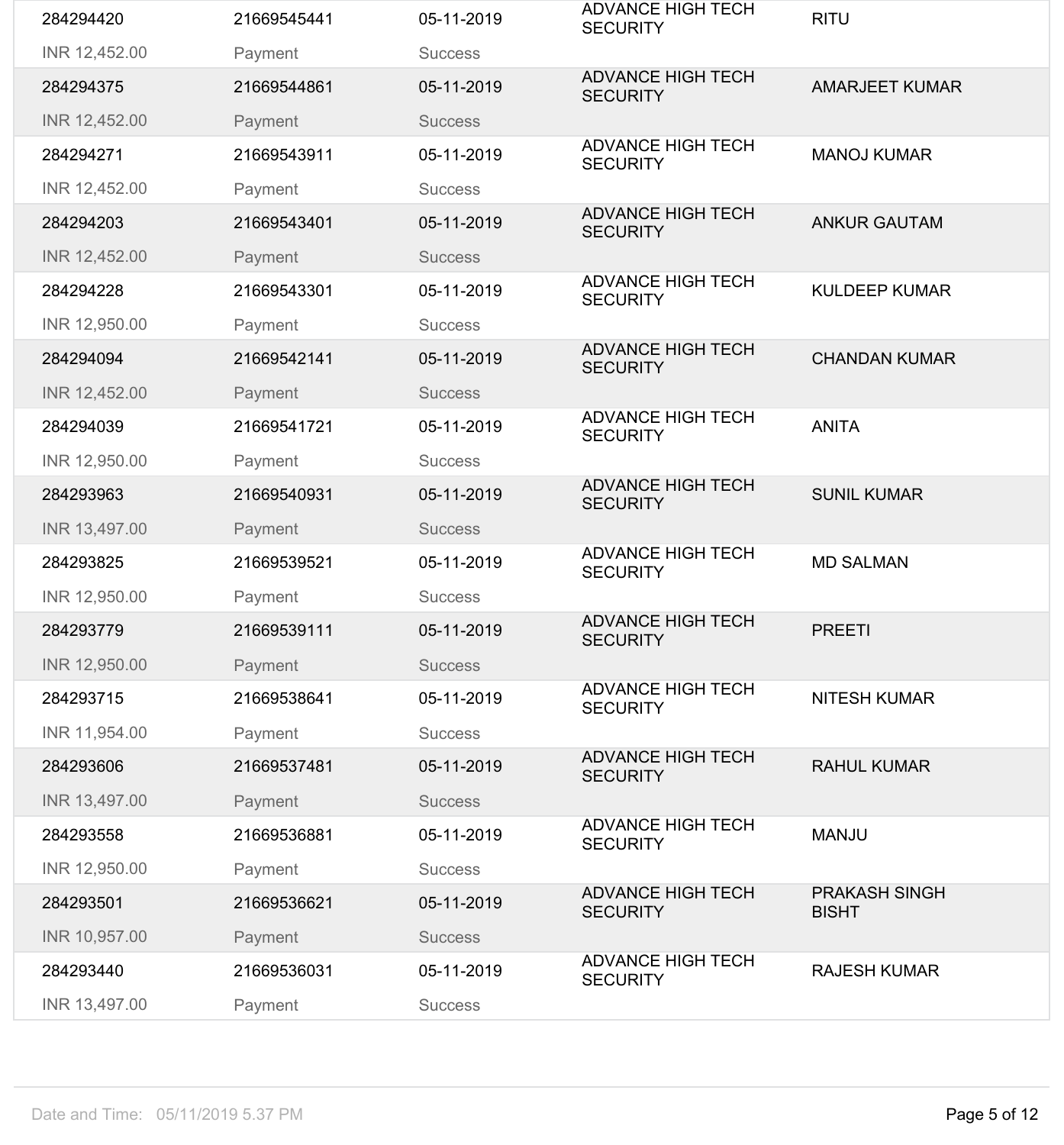| 284293405     | 21669535501 | 05-11-2019     | <b>ADVANCE HIGH TECH</b><br><b>SECURITY</b> | <b>ANJU</b>             |
|---------------|-------------|----------------|---------------------------------------------|-------------------------|
| INR 12,452.00 | Payment     | <b>Success</b> |                                             |                         |
| 284293317     | 21669534701 | 05-11-2019     | <b>ADVANCE HIGH TECH</b><br><b>SECURITY</b> | <b>RAJKUMAR</b>         |
| INR 12,452.00 | Payment     | <b>Success</b> |                                             |                         |
| 284293231     | 21669533871 | 05-11-2019     | <b>ADVANCE HIGH TECH</b><br><b>SECURITY</b> | <b>DEEPAK</b>           |
| INR 12,950.00 | Payment     | <b>Success</b> |                                             |                         |
| 284293189     | 21669533491 | 05-11-2019     | <b>ADVANCE HIGH TECH</b><br><b>SECURITY</b> | <b>NAR SINGH KUMAR</b>  |
| INR 13,497.00 | Payment     | <b>Success</b> |                                             |                         |
| 284293077     | 21669532611 | 05-11-2019     | <b>ADVANCE HIGH TECH</b><br><b>SECURITY</b> | <b>DEEPAK SINGH</b>     |
| INR 12,452.00 | Payment     | <b>Success</b> |                                             |                         |
| 284293027     | 21669532061 | 05-11-2019     | <b>ADVANCE HIGH TECH</b><br><b>SECURITY</b> | <b>PINTU GAUTAM</b>     |
| INR 12,950.00 | Payment     | <b>Success</b> |                                             |                         |
| 284293005     | 21669531551 | 05-11-2019     | <b>ADVANCE HIGH TECH</b><br><b>SECURITY</b> | <b>SHIVAM SINGH</b>     |
| INR 13,497.00 | Payment     | <b>Success</b> |                                             |                         |
| 284292910     | 21669530841 | 05-11-2019     | <b>ADVANCE HIGH TECH</b><br><b>SECURITY</b> | <b>KAILASH DEVI</b>     |
| INR 13,497.00 | Payment     | <b>Success</b> |                                             |                         |
| 284292847     | 21669530271 | 05-11-2019     | <b>ADVANCE HIGH TECH</b><br><b>SECURITY</b> | <b>ASHOK SHARMA</b>     |
| INR 13,497.00 | Payment     | <b>Success</b> |                                             |                         |
| 284292802     | 21669529881 | 05-11-2019     | <b>ADVANCE HIGH TECH</b><br><b>SECURITY</b> | <b>MANOJ PASWAN</b>     |
| INR 13,497.00 | Payment     | <b>Success</b> |                                             |                         |
| 284292666     | 21669528461 | 05-11-2019     | <b>ADVANCE HIGH TECH</b><br><b>SECURITY</b> | <b>BHUPENDER</b>        |
| INR 12,452.00 | Payment     | <b>Success</b> |                                             |                         |
| 284292620     | 21669527911 | 05-11-2019     | <b>ADVANCE HIGH TECH</b><br><b>SECURITY</b> | <b>MUINUDDEEN</b>       |
| INR 13,497.00 | Payment     | <b>Success</b> |                                             |                         |
| 284292602     | 21669527701 | 05-11-2019     | <b>ADVANCE HIGH TECH</b><br><b>SECURITY</b> | <b>KOMAL KUMARI</b>     |
| INR 13,497.00 | Payment     | <b>Success</b> |                                             |                         |
| 284292408     | 21669525991 | 05-11-2019     | <b>ADVANCE HIGH TECH</b><br><b>SECURITY</b> | <b>PARDEEP</b>          |
| INR 13,497.00 | Payment     | <b>Success</b> |                                             |                         |
| 284292372     | 21669525821 | 05-11-2019     | <b>ADVANCE HIGH TECH</b><br><b>SECURITY</b> | <b>RAKESH KUMAR JHA</b> |
| INR 13,497.00 | Payment     | <b>Success</b> |                                             |                         |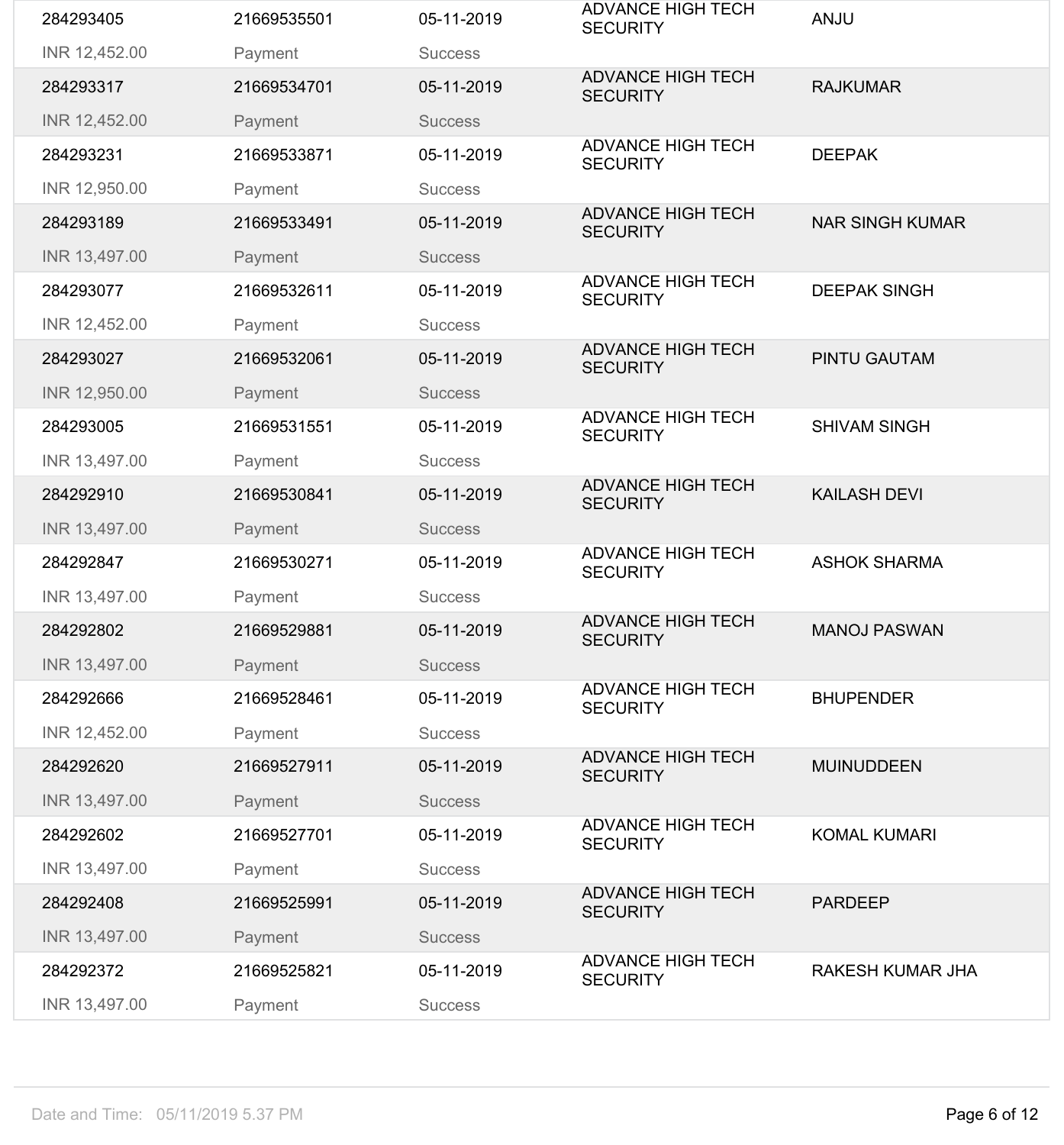| 284292198     | 21669524051 | 05-11-2019     | <b>ADVANCE HIGH TECH</b><br><b>SECURITY</b> | <b>ASHISH YADAV</b>                  |
|---------------|-------------|----------------|---------------------------------------------|--------------------------------------|
| INR 13,497.00 | Payment     | <b>Success</b> |                                             |                                      |
| 284292022     | 21669522481 | 05-11-2019     | <b>ADVANCE HIGH TECH</b><br><b>SECURITY</b> | <b>SUNIL</b>                         |
| INR 13,497.00 | Payment     | <b>Success</b> |                                             |                                      |
| 284271873     | 21669324201 | 05-11-2019     | <b>ADVANCE HIGH TECH</b><br><b>SECURITY</b> | <b>SACHIN</b>                        |
| INR 13,497.00 | Payment     | <b>Success</b> |                                             |                                      |
| 284271617     | 21669321721 | 05-11-2019     | <b>ADVANCE HIGH TECH</b><br><b>SECURITY</b> | <b>RAM MOHAN</b>                     |
| INR 13,497.00 | Payment     | <b>Success</b> |                                             |                                      |
| 284271407     | 21669319771 | 05-11-2019     | <b>ADVANCE HIGH TECH</b><br><b>SECURITY</b> | <b>YOGESH</b>                        |
| INR 13,497.00 | Payment     | <b>Success</b> |                                             |                                      |
| 284271217     | 21669318411 | 05-11-2019     | <b>ADVANCE HIGH TECH</b><br><b>SECURITY</b> | <b>HARISH KUMAR</b>                  |
| INR 11,954.00 | Payment     | <b>Success</b> |                                             |                                      |
| 284271001     | 21669316151 | 05-11-2019     | <b>ADVANCE HIGH TECH</b><br><b>SECURITY</b> | <b>SURUCHI</b>                       |
| INR 13,497.00 | Payment     | <b>Success</b> |                                             |                                      |
| 284270906     | 21669315271 | 05-11-2019     | <b>ADVANCE HIGH TECH</b><br><b>SECURITY</b> | <b>MD RIZWAN ALAM</b>                |
| INR 13,497.00 | Payment     | <b>Success</b> |                                             |                                      |
| 284270819     | 21669314581 | 05-11-2019     | <b>ADVANCE HIGH TECH</b><br><b>SECURITY</b> | <b>RAKESH KUMAR</b><br><b>NAMDEV</b> |
| INR 13,214.00 | Payment     | <b>Success</b> |                                             |                                      |
| 284270644     | 21669312721 | 05-11-2019     | <b>ADVANCE HIGH TECH</b><br><b>SECURITY</b> | <b>SUDHA DEVI</b>                    |
| INR 13,497.00 | Payment     | <b>Success</b> |                                             |                                      |
| 284270555     | 21669312201 | 05-11-2019     | <b>ADVANCE HIGH TECH</b><br><b>SECURITY</b> | <b>KARTIK</b>                        |
| INR 13,497.00 | Payment     | <b>Success</b> |                                             |                                      |
| 284270551     | 21669312181 | 05-11-2019     | <b>ADVANCE HIGH TECH</b><br><b>SECURITY</b> | <b>RAGHUNANDAN</b><br><b>KUMAR</b>   |
| INR 9,961.00  | Payment     | <b>Success</b> |                                             |                                      |
| 284270442     | 21669310921 | 05-11-2019     | <b>ADVANCE HIGH TECH</b><br><b>SECURITY</b> | <b>AVINASH KUMAR</b>                 |
| INR 12,452.00 | Payment     | <b>Success</b> |                                             |                                      |
| 284270371     | 21669310171 | 05-11-2019     | <b>ADVANCE HIGH TECH</b><br><b>SECURITY</b> | <b>BABITA</b>                        |
| INR 13,497.00 | Payment     | <b>Success</b> |                                             |                                      |
| 284270272     | 21669309351 | 05-11-2019     | <b>ADVANCE HIGH TECH</b><br><b>SECURITY</b> | <b>ASHA DAS</b>                      |
| INR 12,950.00 | Payment     | <b>Success</b> |                                             |                                      |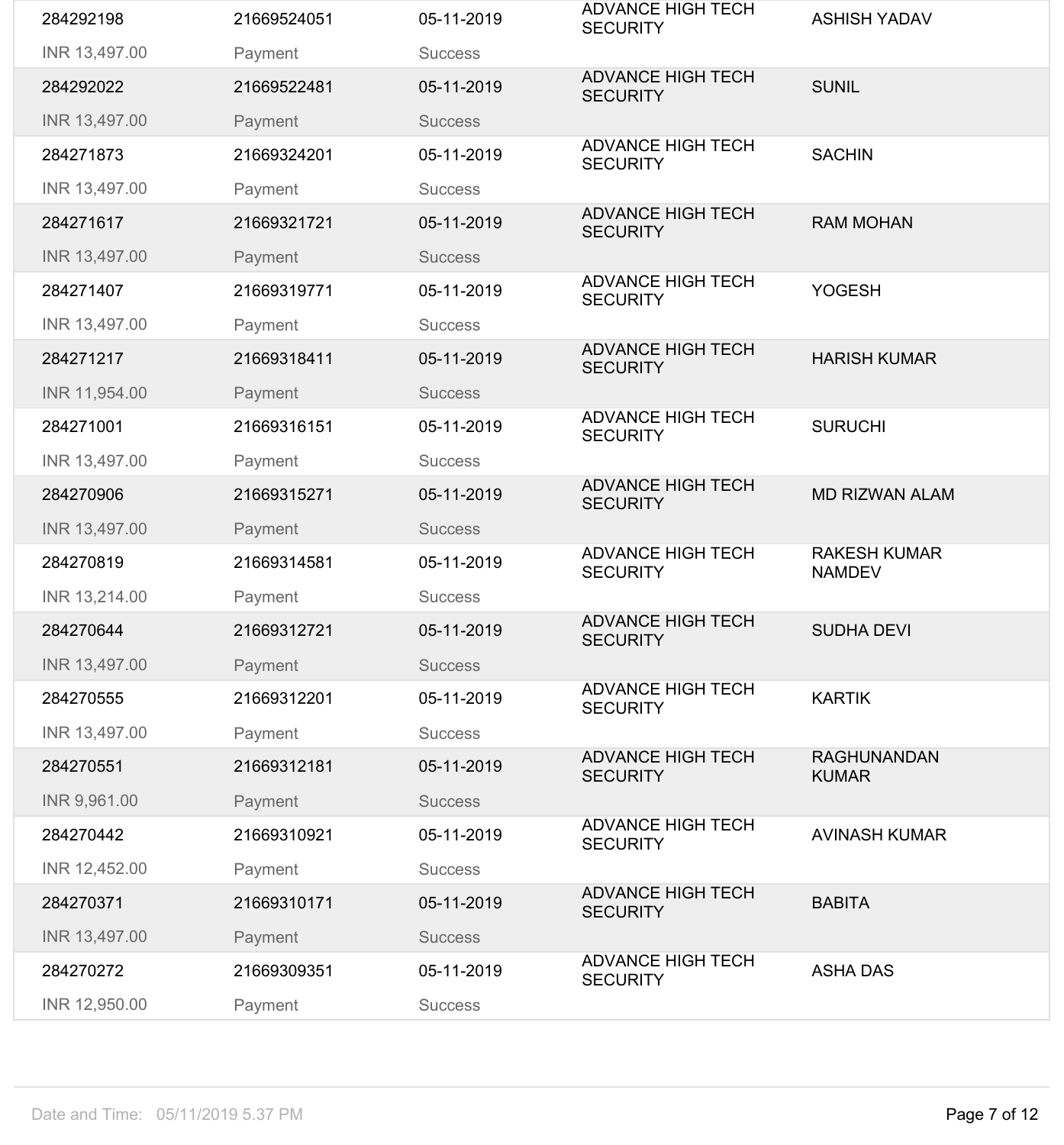| 284270166     | 21669308441 | 05-11-2019     | <b>ADVANCE HIGH TECH</b><br><b>SECURITY</b> | <b>PREMNARAYAN</b>       |
|---------------|-------------|----------------|---------------------------------------------|--------------------------|
| INR 13,497.00 | Payment     | <b>Success</b> |                                             |                          |
| 284269996     | 21669306931 | 05-11-2019     | <b>ADVANCE HIGH TECH</b><br><b>SECURITY</b> | <b>SHIV NARAYAN</b>      |
| INR 12,452.00 | Payment     | <b>Success</b> |                                             |                          |
| 284269912     | 21669306301 | 05-11-2019     | <b>ADVANCE HIGH TECH</b><br><b>SECURITY</b> | <b>SURAJ KUMAR</b>       |
| INR 12,452.00 | Payment     | <b>Success</b> |                                             |                          |
| 284269803     | 21669304891 | 05-11-2019     | <b>ADVANCE HIGH TECH</b><br><b>SECURITY</b> | <b>RAMROOP</b>           |
| INR 12,950.00 | Payment     | <b>Success</b> |                                             |                          |
| 284269730     | 21669304351 | 05-11-2019     | <b>ADVANCE HIGH TECH</b><br><b>SECURITY</b> | <b>UMESH KUMAR SINGH</b> |
| INR 3,486.00  | Payment     | <b>Success</b> |                                             |                          |
| 284269575     | 21669303001 | 05-11-2019     | <b>ADVANCE HIGH TECH</b><br><b>SECURITY</b> | <b>CHINTOO MANDAL</b>    |
| INR 13,497.00 | Payment     | <b>Success</b> |                                             |                          |
| 284269473     | 21669301981 | 05-11-2019     | <b>ADVANCE HIGH TECH</b><br><b>SECURITY</b> | <b>CHANDNI</b>           |
| INR 13,497.00 | Payment     | <b>Success</b> |                                             |                          |
| 284269360     | 21669300691 | 05-11-2019     | <b>ADVANCE HIGH TECH</b><br><b>SECURITY</b> | <b>RAJA RAM</b>          |
| INR 13,497.00 | Payment     | <b>Success</b> |                                             |                          |
| 284269286     | 21669300211 | 05-11-2019     | <b>ADVANCE HIGH TECH</b><br><b>SECURITY</b> | <b>PYARE LAL</b>         |
| INR 13,497.00 | Payment     | <b>Success</b> |                                             |                          |
| 284269153     | 21669299011 | 05-11-2019     | <b>ADVANCE HIGH TECH</b><br><b>SECURITY</b> | <b>RANJAN</b>            |
| INR 13,497.00 | Payment     | <b>Success</b> |                                             |                          |
| 284269034     | 21669298021 | 05-11-2019     | <b>ADVANCE HIGH TECH</b><br><b>SECURITY</b> | <b>MANISH KUMAR</b>      |
| INR 13,497.00 | Payment     | <b>Success</b> |                                             |                          |
| 284268895     | 21669296551 | 05-11-2019     | <b>ADVANCE HIGH TECH</b><br><b>SECURITY</b> | <b>PREM CHAND</b>        |
| INR 13,497.00 | Payment     | <b>Success</b> |                                             |                          |
| 284268863     | 21669296401 | 05-11-2019     | <b>ADVANCE HIGH TECH</b><br><b>SECURITY</b> | <b>KAPIL</b>             |
| INR 13,497.00 | Payment     | <b>Success</b> |                                             |                          |
| 284268748     | 21669295281 | 05-11-2019     | <b>ADVANCE HIGH TECH</b><br><b>SECURITY</b> | <b>NARENDRA</b>          |
| INR 13,497.00 | Payment     | <b>Success</b> |                                             |                          |
|               |             |                |                                             |                          |
| 284268684     | 21669294521 | 05-11-2019     | <b>ADVANCE HIGH TECH</b><br><b>SECURITY</b> | <b>ANITA</b>             |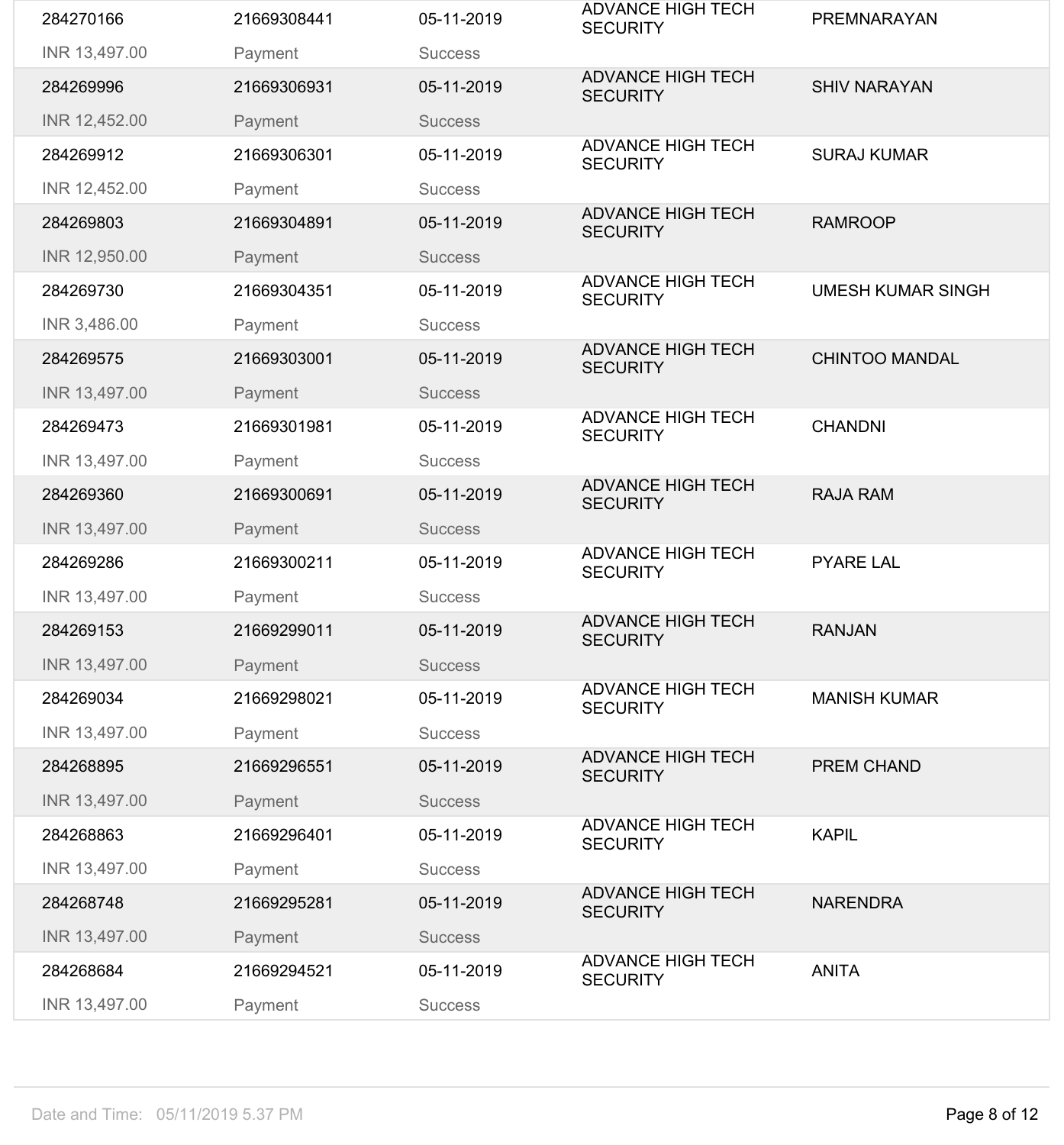| 284268591     | 21669293831 | 05-11-2019     | <b>ADVANCE HIGH TECH</b><br><b>SECURITY</b> | <b>SANJAY KUMAR</b>                |
|---------------|-------------|----------------|---------------------------------------------|------------------------------------|
| INR 13,497.00 | Payment     | <b>Success</b> |                                             |                                    |
| 284268486     | 21669292831 | 05-11-2019     | <b>ADVANCE HIGH TECH</b><br><b>SECURITY</b> | <b>ARUN YADAV</b>                  |
| INR 13,497.00 | Payment     | <b>Success</b> |                                             |                                    |
| 284268386     | 21669291691 | 05-11-2019     | <b>ADVANCE HIGH TECH</b><br><b>SECURITY</b> | <b>GYAN SINGH</b>                  |
| INR 12,452.00 | Payment     | <b>Success</b> |                                             |                                    |
| 284268306     | 21669291101 | 05-11-2019     | <b>ADVANCE HIGH TECH</b><br><b>SECURITY</b> | <b>DILIP KUMAR</b>                 |
| INR 13,497.00 | Payment     | <b>Success</b> |                                             |                                    |
| 284268220     | 21669290211 | 05-11-2019     | <b>ADVANCE HIGH TECH</b><br><b>SECURITY</b> | <b>RAJU</b>                        |
| INR 13,497.00 | Payment     | <b>Success</b> |                                             |                                    |
| 284268097     | 21669288951 | 05-11-2019     | <b>ADVANCE HIGH TECH</b><br><b>SECURITY</b> | <b>SUBHASH CHANDRA</b>             |
| INR 13,497.00 | Payment     | <b>Success</b> |                                             |                                    |
| 284268005     | 21669288091 | 05-11-2019     | <b>ADVANCE HIGH TECH</b><br><b>SECURITY</b> | <b>RAVINDRA RAUT</b>               |
| INR 13,497.00 | Payment     | <b>Success</b> |                                             |                                    |
| 284267899     | 21669287231 | 05-11-2019     | <b>ADVANCE HIGH TECH</b><br><b>SECURITY</b> | <b>PAVNESH KUMAR</b>               |
| INR 13,497.00 | Payment     | <b>Success</b> |                                             |                                    |
| 284267778     | 21669286061 | 05-11-2019     | <b>ADVANCE HIGH TECH</b><br><b>SECURITY</b> | <b>RAJESH</b>                      |
| INR 13,497.00 | Payment     | <b>Success</b> |                                             |                                    |
| 284267702     | 21669285091 | 05-11-2019     | <b>ADVANCE HIGH TECH</b><br><b>SECURITY</b> | <b>BRAJENDRA KUMAR</b>             |
| INR 13,497.00 | Payment     | <b>Success</b> |                                             |                                    |
| 284267584     | 21669284101 | 05-11-2019     | <b>ADVANCE HIGH TECH</b><br><b>SECURITY</b> | <b>PAWAN</b>                       |
| INR 12,950.00 | Payment     | <b>Success</b> |                                             |                                    |
| 284267513     | 21669283341 | 05-11-2019     | <b>ADVANCE HIGH TECH</b><br><b>SECURITY</b> | <b>UTTAM SINGH</b>                 |
| INR 12,452.00 | Payment     | <b>Success</b> |                                             |                                    |
| 284267386     |             |                | <b>ADVANCE HIGH TECH</b>                    |                                    |
|               | 21669282111 | 05-11-2019     | <b>SECURITY</b>                             | <b>MAMTA</b>                       |
| INR 11,455.00 | Payment     | <b>Success</b> |                                             |                                    |
| 284267316     | 21669281591 | 05-11-2019     | <b>ADVANCE HIGH TECH</b><br><b>SECURITY</b> | <b>SONU KUMAR SAH</b>              |
| INR 13,497.00 | Payment     | <b>Success</b> |                                             |                                    |
| 284267248     | 21669280881 | 05-11-2019     | <b>ADVANCE HIGH TECH</b><br><b>SECURITY</b> | <b>SHARWAN KUMAR</b><br><b>RAM</b> |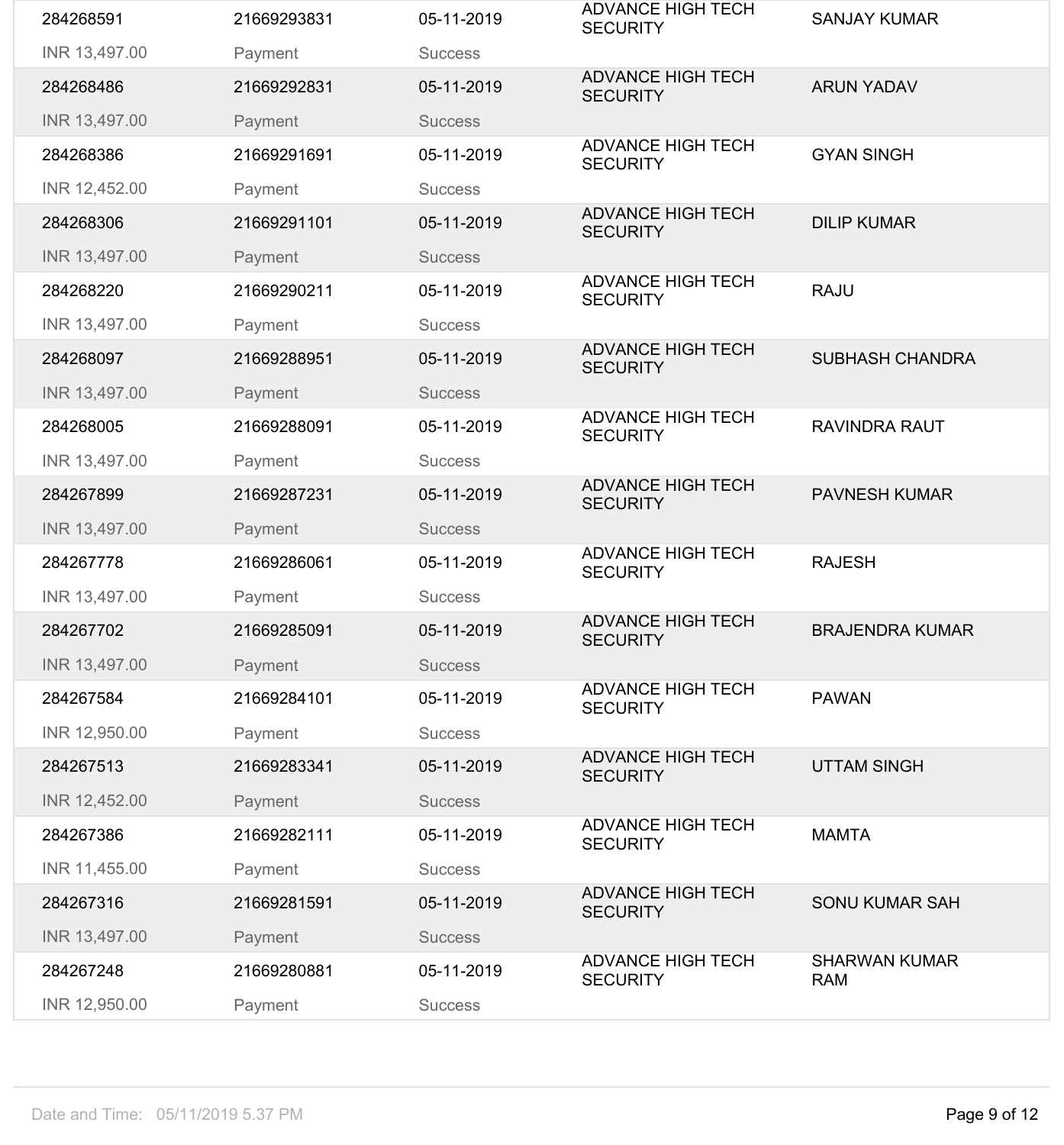| 284267171     | 21669280101 | 05-11-2019     | <b>ADVANCE HIGH TECH</b><br><b>SECURITY</b> | <b>SUNEEL</b>                        |
|---------------|-------------|----------------|---------------------------------------------|--------------------------------------|
| INR 13,497.00 | Payment     | <b>Success</b> |                                             |                                      |
| 284267104     | 21669279431 | 05-11-2019     | <b>ADVANCE HIGH TECH</b><br><b>SECURITY</b> | <b>SAVITRI</b>                       |
| INR 12,950.00 | Payment     | <b>Success</b> |                                             |                                      |
| 284267055     | 21669279031 | 05-11-2019     | <b>ADVANCE HIGH TECH</b><br><b>SECURITY</b> | <b>MASTR RAVI KUMAR</b>              |
| INR 11,954.00 | Payment     | <b>Success</b> |                                             |                                      |
| 284266970     | 21669278261 | 05-11-2019     | <b>ADVANCE HIGH TECH</b><br><b>SECURITY</b> | <b>RAM KUMAR</b>                     |
| INR 13,497.00 | Payment     | <b>Success</b> |                                             |                                      |
| 284266903     | 21669277581 | 05-11-2019     | <b>ADVANCE HIGH TECH</b><br><b>SECURITY</b> | <b>SACHIN KUMAR</b>                  |
| INR 12,950.00 | Payment     | <b>Success</b> |                                             |                                      |
| 284266868     | 21669277251 | 05-11-2019     | <b>ADVANCE HIGH TECH</b><br><b>SECURITY</b> | <b>BHUPENDER</b>                     |
| INR 12,950.00 | Payment     | <b>Success</b> |                                             |                                      |
| 284266787     | 21669276441 | 05-11-2019     | <b>ADVANCE HIGH TECH</b><br><b>SECURITY</b> | <b>VISHAL</b>                        |
| INR 13,497.00 | Payment     | <b>Success</b> |                                             |                                      |
| 284266684     | 21669275471 | 05-11-2019     | <b>ADVANCE HIGH TECH</b><br><b>SECURITY</b> | <b>VINOD KUMAR</b><br><b>PRADHAN</b> |
| INR 4,483.00  | Payment     | <b>Success</b> |                                             |                                      |
| 284266568     | 21669274391 | 05-11-2019     | <b>ADVANCE HIGH TECH</b><br><b>SECURITY</b> | <b>ARUN KUMAR</b>                    |
| INR 13,497.00 | Payment     | <b>Success</b> |                                             |                                      |
| 284266488     | 21669273651 | 05-11-2019     | <b>ADVANCE HIGH TECH</b><br><b>SECURITY</b> | <b>RAJKUMAR YADAV</b>                |
| INR 13,497.00 | Payment     | <b>Success</b> |                                             |                                      |
| 284266362     | 21669272441 | 05-11-2019     | <b>ADVANCE HIGH TECH</b><br><b>SECURITY</b> | <b>DEV RAJ</b>                       |
| INR 13,497.00 | Payment     | <b>Success</b> |                                             |                                      |
| 284266216     | 21669270961 | 05-11-2019     | <b>ADVANCE HIGH TECH</b><br><b>SECURITY</b> | <b>MANOJ KUMAR SAH</b>               |
| INR 13,497.00 | Payment     | <b>Success</b> |                                             |                                      |
| 284266136     | 21669270381 | 05-11-2019     | <b>ADVANCE HIGH TECH</b><br><b>SECURITY</b> | <b>MANTU SAH</b>                     |
| INR 12,950.00 | Payment     | <b>Success</b> |                                             |                                      |
| 284266013     | 21669268951 | 05-11-2019     | <b>ADVANCE HIGH TECH</b><br><b>SECURITY</b> | <b>RAHUL KUMAR</b>                   |
| INR 4,981.00  | Payment     | <b>Success</b> |                                             |                                      |
| 284265927     | 21669267971 | 05-11-2019     | <b>ADVANCE HIGH TECH</b><br><b>SECURITY</b> | <b>MILAN</b>                         |
| INR 13,497.00 | Payment     | <b>Success</b> |                                             |                                      |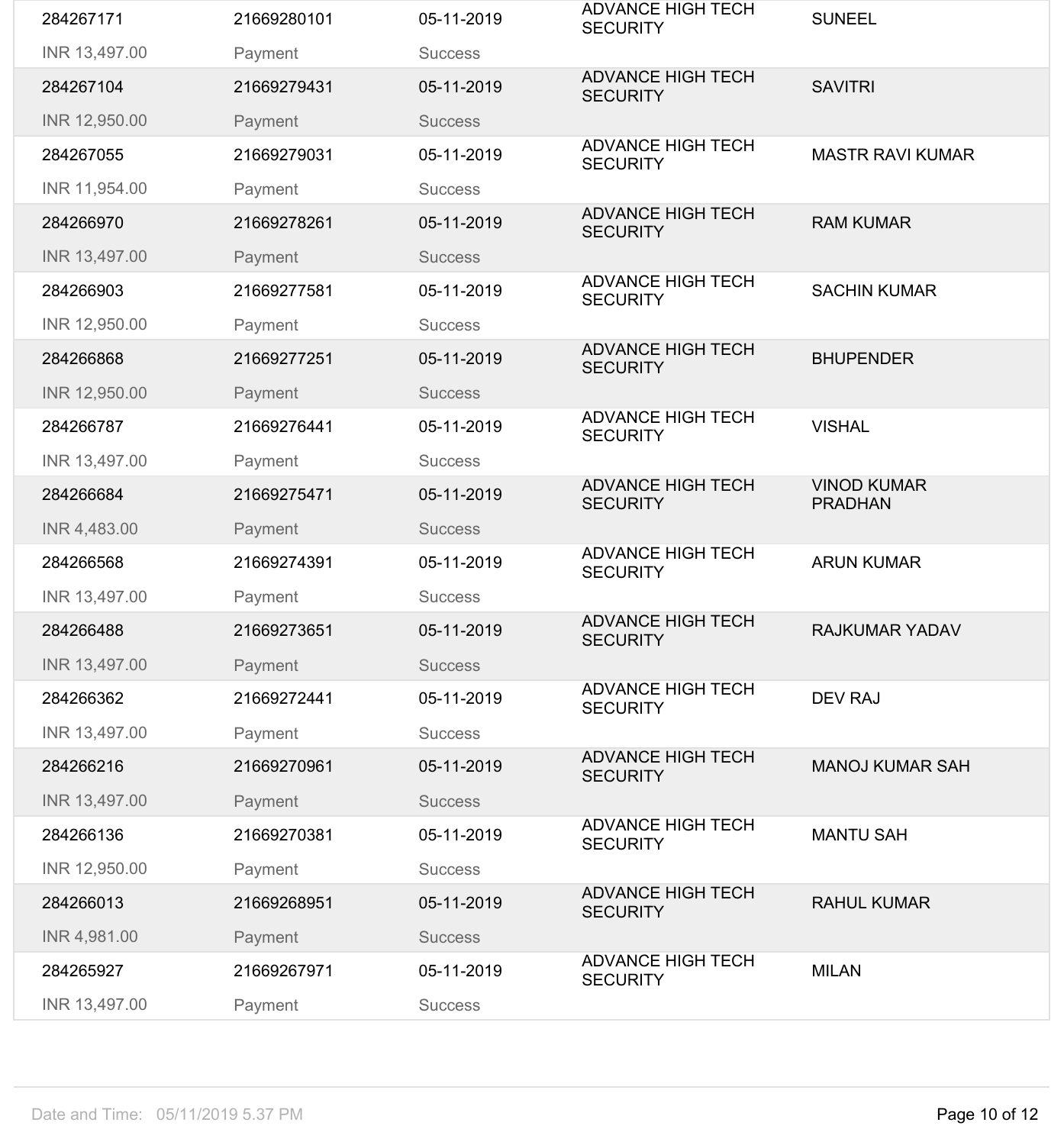| 284265797     | 21669266881 | 05-11-2019     | <b>ADVANCE HIGH TECH</b><br><b>SECURITY</b> | <b>ONKAR KUMAR</b><br><b>PASWAN</b>   |
|---------------|-------------|----------------|---------------------------------------------|---------------------------------------|
| INR 10,459.00 | Payment     | <b>Success</b> |                                             |                                       |
| 284265716     | 21669266171 | 05-11-2019     | <b>ADVANCE HIGH TECH</b><br><b>SECURITY</b> | <b>SANJU DEVI</b>                     |
| INR 12,452.00 | Payment     | <b>Success</b> |                                             |                                       |
| 284265616     | 21669265301 | 05-11-2019     | <b>ADVANCE HIGH TECH</b><br><b>SECURITY</b> | PRABHA DEVI                           |
| INR 13,497.00 | Payment     | <b>Success</b> |                                             |                                       |
| 284265553     | 21669264821 | 05-11-2019     | <b>ADVANCE HIGH TECH</b><br><b>SECURITY</b> | <b>BHARAT KUMAR</b><br><b>MANDAL</b>  |
| INR 13,497.00 | Payment     | <b>Success</b> |                                             |                                       |
| 284265471     | 21669263991 | 05-11-2019     | <b>ADVANCE HIGH TECH</b><br><b>SECURITY</b> | <b>MOHINI</b>                         |
| INR 12,950.00 | Payment     | <b>Success</b> |                                             |                                       |
| 284265393     | 21669263051 | 05-11-2019     | <b>ADVANCE HIGH TECH</b><br><b>SECURITY</b> | <b>DEENANATH</b>                      |
| INR 13,497.00 | Payment     | <b>Success</b> |                                             |                                       |
| 284265255     | 21669261691 | 05-11-2019     | <b>ADVANCE HIGH TECH</b><br><b>SECURITY</b> | <b>LOKENDRA KUMAR</b>                 |
| INR 13,497.00 | Payment     | <b>Success</b> |                                             |                                       |
| 284265197     | 21669261261 | 05-11-2019     | <b>ADVANCE HIGH TECH</b><br><b>SECURITY</b> | <b>SARVENDRA KUMAR</b>                |
| INR 13,497.00 | Payment     | <b>Success</b> |                                             |                                       |
| 284265115     | 21669260321 | 05-11-2019     | <b>ADVANCE HIGH TECH</b><br><b>SECURITY</b> | <b>SURENDER KUMAR</b><br><b>SINGH</b> |
| INR 12,950.00 | Payment     | <b>Success</b> |                                             |                                       |
| 284265039     | 21669259811 | 05-11-2019     | <b>ADVANCE HIGH TECH</b><br><b>SECURITY</b> | <b>MUKESH KUMAR</b><br><b>PODDAR</b>  |
| INR 13,497.00 | Payment     | <b>Success</b> |                                             |                                       |
| 284264906     | 21669258621 | 05-11-2019     | <b>ADVANCE HIGH TECH</b><br><b>SECURITY</b> | <b>VIPIN SHARMA</b>                   |
| INR 13,497.00 | Payment     | <b>Success</b> |                                             |                                       |
| 284264809     | 21669257451 | 05-11-2019     | <b>ADVANCE HIGH TECH</b><br><b>SECURITY</b> | <b>PARDEEP KUMAR</b><br><b>SINGH</b>  |
| INR 15,369.00 | Payment     | <b>Success</b> |                                             |                                       |
| 284264691     | 21669256541 | 05-11-2019     | <b>ADVANCE HIGH TECH</b><br><b>SECURITY</b> | <b>CHANDER PAL</b><br><b>SHARMA</b>   |
| INR 12,950.00 | Payment     | <b>Success</b> |                                             |                                       |
| 284264622     | 21669255791 | 05-11-2019     | <b>ADVANCE HIGH TECH</b><br><b>SECURITY</b> | <b>SHAMBHU</b>                        |
| INR 16,056.00 | Payment     | <b>Success</b> |                                             |                                       |
| 284264445     | 21669254221 | 05-11-2019     | <b>ADVANCE HIGH TECH</b><br><b>SECURITY</b> | <b>SONU KUMAR GUPTA</b>               |
| INR 11,471.00 | Payment     | <b>Success</b> |                                             |                                       |